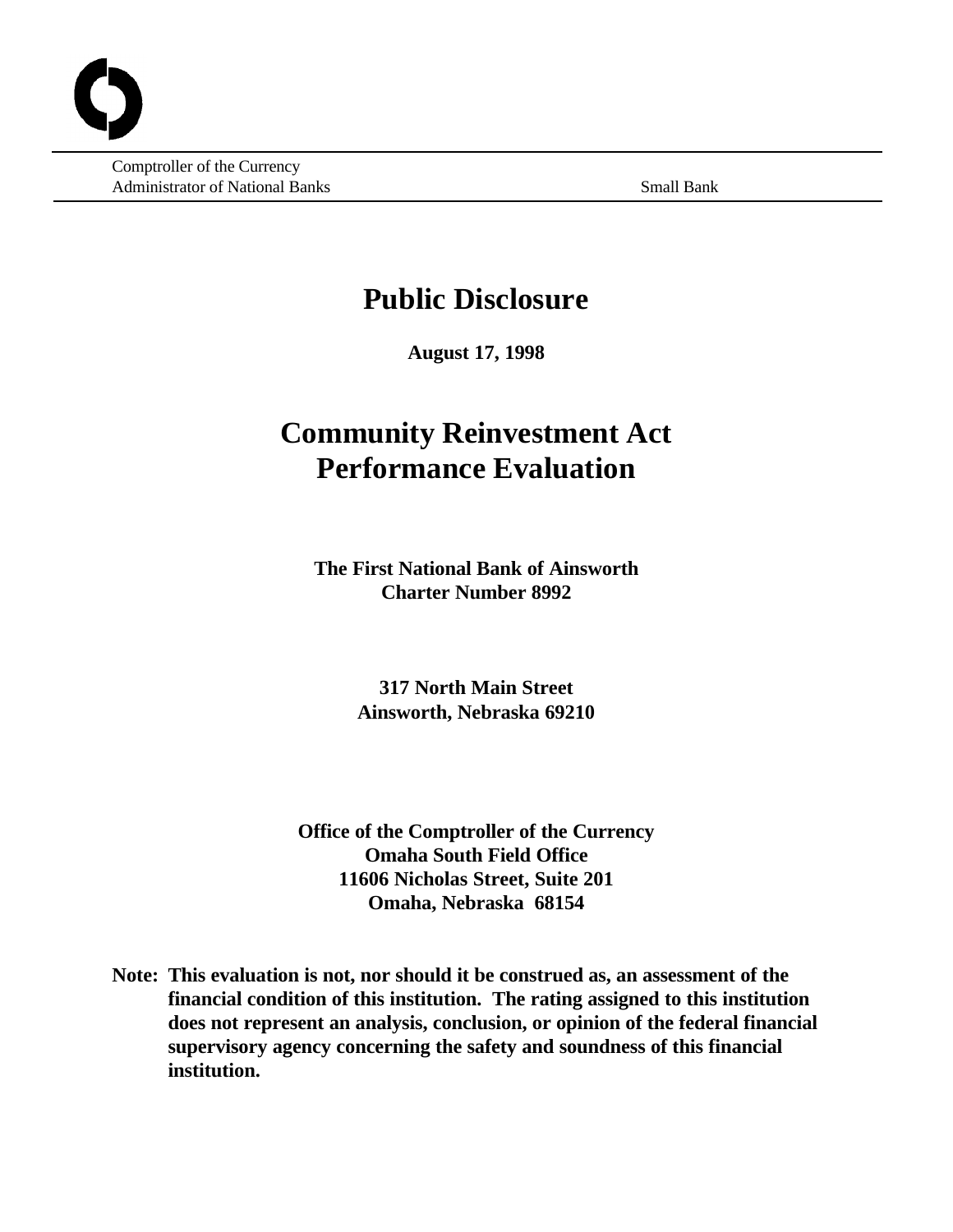# **General Information**

The Community Reinvestment Act (CRA) requires each federal financial supervisory agency to use its authority, when examining financial institutions subject to its supervision, to assess the institution's record of meeting the credit needs of its entire community, including low- and moderate-income neighborhoods, consistent with safe and sound operation of the institution. Upon conclusion of such examination, the agency must prepare a written evaluation of the institution's record of meeting the credit needs of its community.

This document is an evaluation of the CRA performance of The First National Bank of Ainsworth, Ainsworth, Nebraska, prepared by The Office of the Comptroller of the Currency, as of August 17, 1998. The agency rates the CRA performance of an institution consistent with the provisions set forth in Appendix A to 12 C.F.R. Part 25.

**Institution's CRA Rating:** This institution is rated **"Satisfactory."**

The First National Bank of Ainsworth does a good job lending to the moderate income geographies in its assessment area. The bank's loan to deposit ratio is the strongest of the nine banks chartered in the assessment area. The bank does a satisfactory job of lending to farms of different sizes.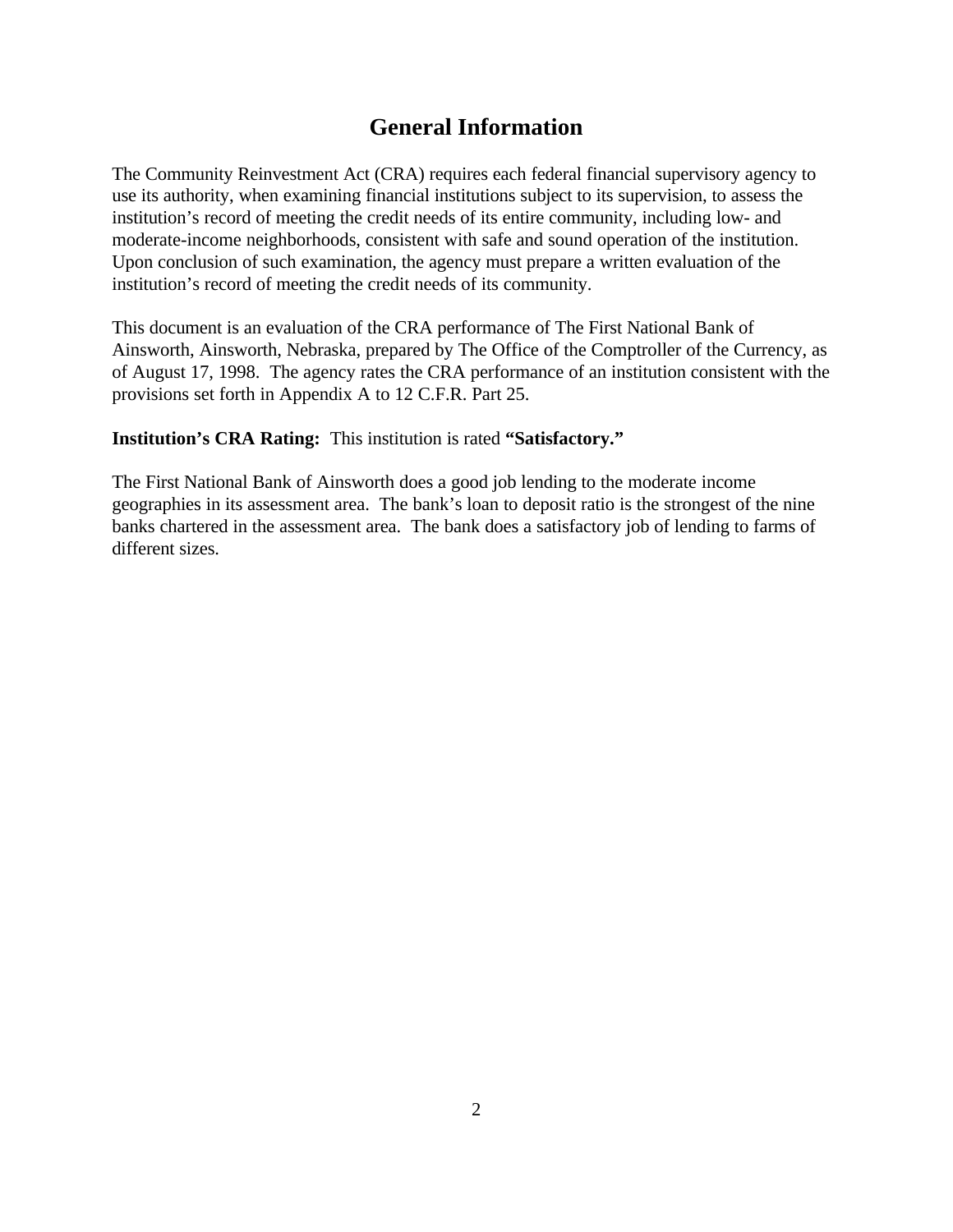### **Description of Institution**

The First National Bank of Ainsworth (FNB) is a \$49MM institution located in north central Nebraska. The bank is a subsidiary of The First Ainsworth Company, a one-bank holding company. FNB's main office and drive-through are located in Ainsworth. Additionally, the bank has a Loan Production Office (LPO) and Automated Teller Machine located in Bassett, Nebraska, 17 miles east of Ainsworth. Loans represent 74% of total bank assets. The bank is primarily an agricultural lender, with 80% of its loans for agricultural purposes. The remainder of the portfolio is vested in commercial loans (13%), consumer loans (4%), and residential real estate and other loans (3%). Loan and deposit competition comes from several other financial institutions located in communities throughout the assessment area. There are no legal impediments or other factors, including the financial condition of the bank, which hinder the bank's ability to comply with the Community Reinvestment Act. The OCC previously rated the bank's CRA performance "Satisfactory" at our December 13, 1995 examination.

# **Description of FNB's Assessment Area**

FNB's assessment area consists of Brown, Rock, Cherry, Holt, and Keya Paha Counties; five contiguous counties located in north central Nebraska. Ainsworth is the county seat of Brown County. The assessment area contains nine Block Numbering Areas (BNAs). The Brown County, Keya Paha County, and southern Cherry County BNAs are designated moderate income. The remaining six BNAs in the assessment area are middle income. None of the counties are within a Metropolitan Statistical Area. The assessment area meets the requirements of the regulation and does not arbitrarily exclude any low- and moderate-income areas.

The bank's assessment area is a sparsely populated rural area with several small communities. According to 1990 census information, 25,611 people reside in the assessment area with 1,870 individuals in Ainsworth and the remaining population split among 28 small towns and the surrounding countryside. The 1990 census revealed that the median family income for the assessment area is \$23,954 compared to the statewide nonmetropolitan median family income of \$27,623. Updated HUD statewide median family income for 1998 is \$39,300. The distribution of families by income level for the assessment area is as follows: low income 22%, moderate income 24%, middle income 24%, and upper income 30%. Thirteen percent of families in the assessment area are below the poverty level. According to the 1990 census, the median housing value in the assessment area is \$29,545 and 56% of housing is owner occupied.

The local economy is heavily dependent on agriculture, with little economic diversification. Cattle and corn prices have been poor in recent years. However, community contacts stated that the local economy is still fairly stable. Community contacts indicated that agricultural credit is the primary credit need in the community. One contact also stated that home improvement loans are also needed. FNB makes both of these types of loans. Examiners contacted a local realtor during this examination and reviewed a contact with a local government official that was recently conducted by another regulatory agency.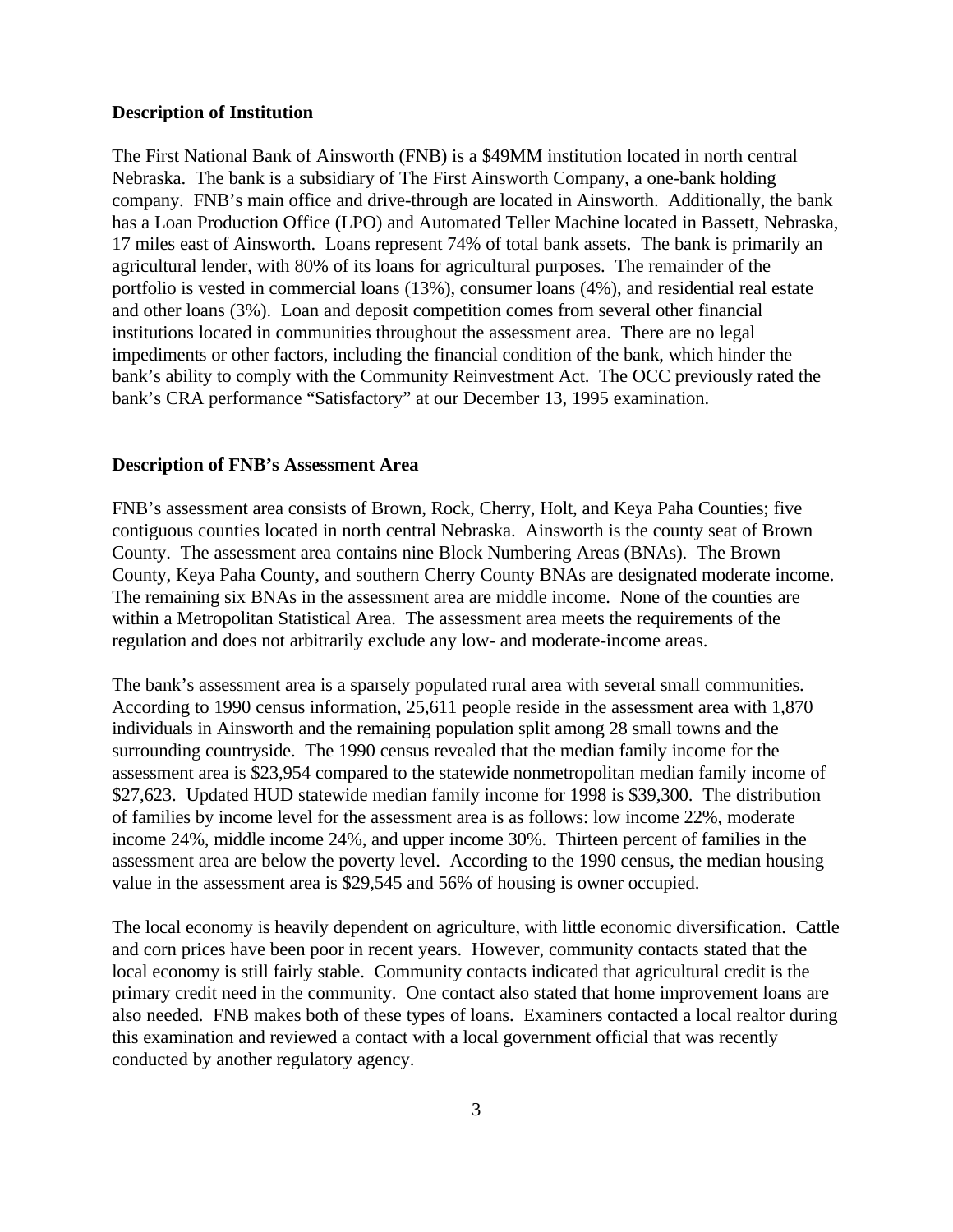# **Conclusions with Respect to Performance Criteria**

# **Geographic Distribution of Loans**

FNB does a good job of lending to agricultural borrowers in the moderate income BNAs in the assessment area. Because the bank's lending is concentrated in agricultural loans and because community contacts stated that the area's primary credit need is agricultural loans, we focused our analysis on this product type. We reviewed a sample of agricultural loans to 24 borrowers totaling \$8,472M, which represents 30% of the bank's agricultural loan volume. Approximately 98% of the dollar volume of loans and 92% of the number of loans in the sample were made to borrowers in moderate income geographies.

It is reasonable to expect the bank to make a large volume of loans to borrowers in moderate income geographies. FNB does most of its business in Brown, Rock, and Keya Paha Counties. Two of these three counties (Brown and Keya Paha) are designated moderate income. However, the bank's lending in moderate income geographies exceeds the demographics for the area. Agricultural Census data from 1992 indicates that 19% to 42% of farms in the assessment area are located in moderate income BNAs. Nineteen percent of farms are located in the moderate income BNAs of Brown and Keya Paha Counties. An additional 23% of farms in the assessment area are located in Cherry County, which contains one moderate income BNA and one middle income BNA. Information is not available to determine how many of these farms are located in the moderate income BNA.

# **Lending to Businesses of Different Sizes**

FNB does a satisfactory job of lending to farms of different sizes. We used the same agricultural loan sample described above to determine the bank's lending to farms of different sizes. Demographic data from the 1992 Agricultural Census reveals that most of the farms in the bank's assessment area are small, with revenues less than \$250 thousand. The bank does a reasonable job of lending to these small farms, as shown in the following table.